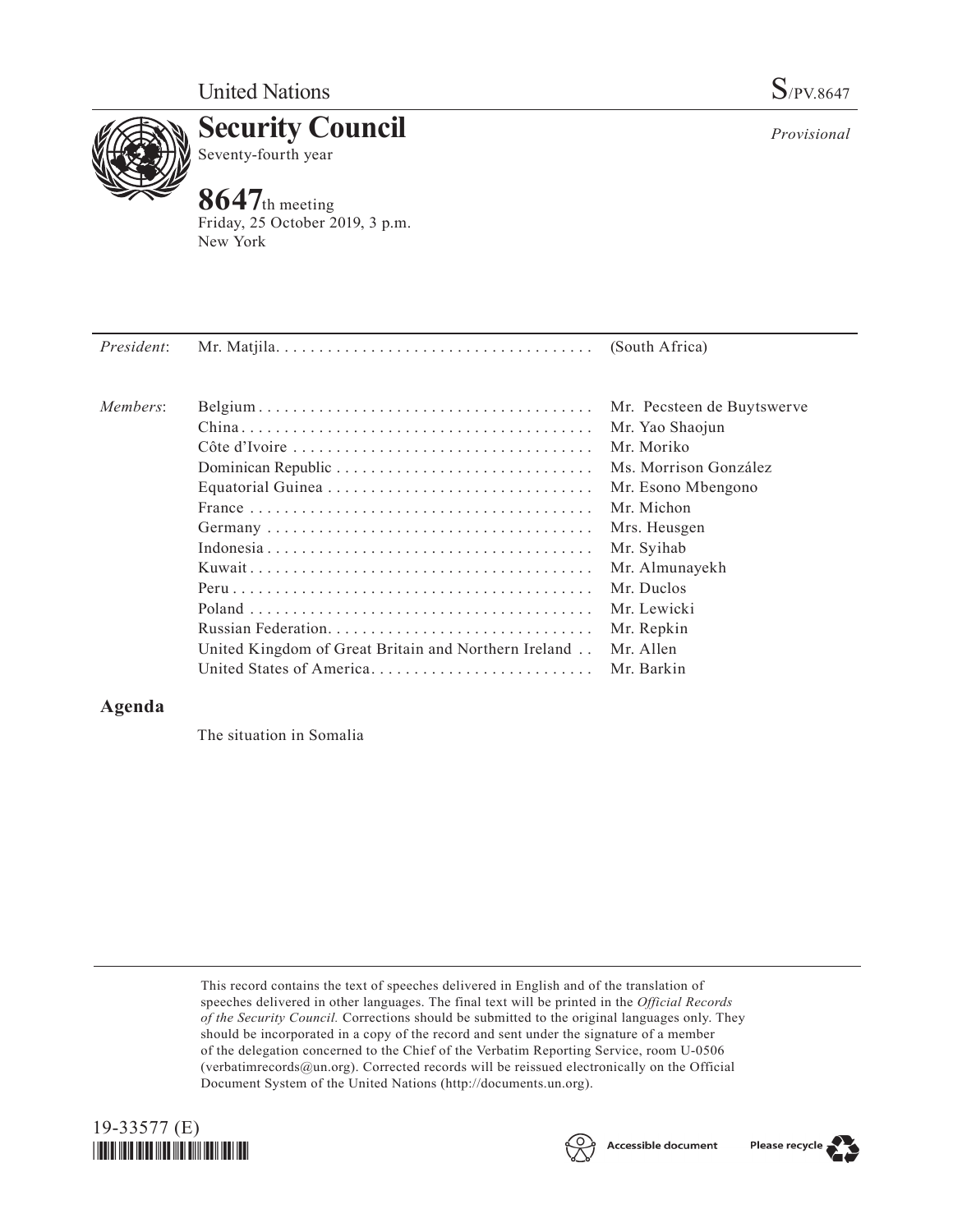*The meeting was called to order at 3 p.m.*

## **Adoption of the agenda**

*The agenda was adopted.*

## **The situation in Somalia**

**The President**: The Security Council will now begin its consideration of the item on its agenda.

At this meeting, the Council will hear a briefing by Ambassador Marc Pecsteen de Buytswerve, Permanent Representative of Belgium, in his capacity as Chair of the Security Council Committee pursuant to resolution 751 (1992) concerning Somalia.

I now give the floor to Ambassador Pecsteen de Buytswerve.

**Mr. Pecsteen de Buytswerve** (*spoke in French*): In accordance with paragraph 11 (g) of resolution 1844 (2008), I have the honour to brief the Council in my capacity as Chair of the Security Council Committee pursuant to resolution 751 (1992) concerning Somalia, covering the period from 27 June to 25 October.

During the reporting period, the Committee convened two consultations. On 3 October, pursuant to paragraph 49 of resolution 2444 (2018), the Committee heard a briefing by the Deputy Director of the Operations and Advocacy Division of the Office for the Coordination of Humanitarian Affairs on the fourteenth report of the Under-Secretary-General for Humanitarian Affairs and Emergency Relief Coordinator concerning the delivery of humanitarian assistance in Somalia and any impediments thereto. That report was transmitted to the Security Council on 7 October (see S/2019/799).

In her briefing, the Deputy Director concluded that although Somalia was on the right track — with major achievements on the political, economic, humanitarian and security fronts — the country remained vulnerable to another climate shock or escalation of conflict. Moreover, the delivery of humanitarian assistance continued to be compromised as a result of inconsistent funding. In that context, she emphasized that it was essential that humanitarian assistance be exempted from asset freezing measures, as provided for in paragraph 48 of resolution 2444 (2018). Humanitarian organizations had collectively and individually strengthened their systems to identify and detect the risks of aid diversion, evaluate the capacity of implementation partners and assess relevant programmes through enhanced auditing

and reporting. The Deputy Director also called on the humanitarian sector to supplement the sustained provision of emergency assistance with longerterm solutions.

On 15 October, the Committee heard a briefing by the Panel of Experts on Somalia on its final report, submitted pursuant to paragraph 54 of resolution 2444 (2018). I will not detail the contents of the report here, as it is anticipated that it will be submitted to the Council in the coming days. In his remarks, the Coordinator of the Panel of Experts noted that Al-Shabaab remained a threat to Somalia and the region and that it had been confirmed that Al-Shabaab had been producing home-made explosives and had further expanded its revenue stream by levying a tax on virtually all trade in the south of the country. The group was once again responsible for the highest number of attacks against civilians, in violation of humanitarian law. The Coordinator of the Panel also noted that the current impasse between the Federal Government of Somalia and federal member states had had implications for peace and security in Somalia. Acknowledging the significant progress made by the Federal Government in the area of public finance management, the Coordinator of the Panel nevertheless referred to the work that remained to be done in that area.

With regard to the arms embargo, the Coordinator of the Panel believed that that measure had largely prevented heavier weapons from reaching Somalia and ultimately falling into the hands of Al-Shabaab and other armed actors. In recognizing that the current political and security contexts had changed since the embargo was first imposed in 1992, the Coordinator stated that it was clear to the Panel that the embargo should be streamlined, simplified and updated in order to reflect the current realities of counterinsurgency in Somalia. That included strengthening the monitoring of certain chemical components and precursors, including commercial explosives, which might be used by Al-Shabaab for the construction of improvised explosive devices. With regard to the ban on importing and exporting charcoal, the Coordinator of the Panel stated that it was no longer clear whether Al-Shabaab was deriving significant revenue from that trade and recommended to conduct a review of the ban, taking into account all implications for longterm peace and stability in Somalia, which will be vital to achieving the effective implementation of relevant Council resolutions.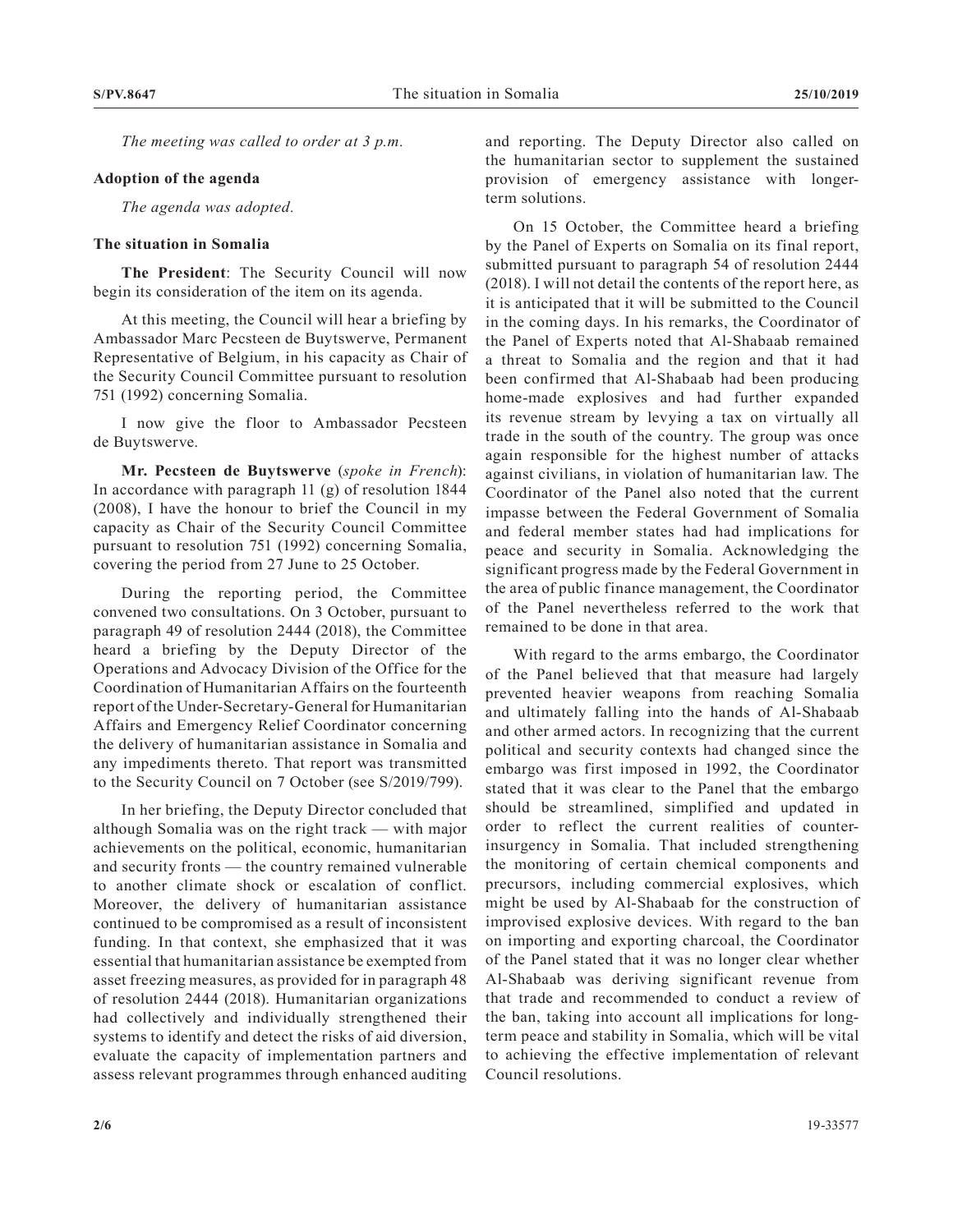The Coordinator of the Panel concluded his remarks by commenting on the Committee's sanctions list, which has been dormant for several years. He urged Member States to use targeted sanctions to discourage destructive behaviour in Somalia, including that of arms dealers, charcoal traffickers, financiers of terrorism, violators of international humanitarian law and political spoilers.

Committee members had a fruitful exchange of views with the Panel of Experts. They expressed their gratitude and support for the work carried out by the Panel in difficult circumstances and expressed the hope that the Federal Government of Somalia would participate constructively in that work. Of the 15 recommendations contained in the Panel's final report, only one is addressed to the Committee. On Friday 18 October, the Committee unanimously agreed on the action to be undertaken in response to the Panel's recommendation. The Committee is in the process of following up on that decision.

On 15 October, the Committee heard a briefing by the Head of the Global Maritime Crime Programme on the international community's efforts to disrupt the charcoal trade to and from Somalia, and on the complex environment allowing terrorist groups and transnational criminal organizations to exploit porous borders in order to finance their operations. I would like to highlight two important points from that briefing.

First, while the production of wood charcoal is funding Al-Shabaab, it is not a significant source of funding. Secondly, investigations into the charcoal trade reveal close links between Al-Shabaab and transnational organized criminal organizations, whose criminal activities including trafficking of persons, drugs and their chemical precursors, weapons, sugar, tobacco and materials used to make bombs.

I will conclude by summarizing some figures on exceptions to the arms embargo for the current reporting period, as well as other work carried out by the Committee.

The Committee received five pre-delivery notifications, pursuant to paragraph 4 of resolution 2142 (2014) and paragraph 14 of resolution 2444 (2018), submitted by supplier Member States, and one additional notification, pursuant to paragraphs 14 and 22 of resolution 2444 (2018), submitted by the Federal Government of Somalia. The Committee also received two post-delivery confirmations from the Federal Government of Somalia, pursuant to paragraphs 14 and 22 of resolution 2444 (2018). The Committee further received nine pre-delivery notifications, pursuant to sub-item (g) of paragraph 10 of resolution 2111 (2013). In addition, the Committee received one notification from a supplier State, pursuant to sub-item (a) of paragraph 11 of resolution 2111 (2013) and did not object to it. It is currently considering another such notification. Finally, the Committee also received two requests for clarification, one from a United Nations entity and the other from a Member State, on the scope and implementation of the arms embargo.

**The President**: I thank Ambassador Pecsteen de Buytswerve for his briefing.

I shall now give the floor to those members of the Security Council who wish to make statements.

**Mr. Allen** (United Kingdom): I thank the Ambassador of Belgium for his briefing. Let me take this opportunity today to make three points, first, on the central role the sanctions regime plays in maintaining peace and security in the region; secondly, our expectations of the upcoming mandate renewal; and finally, the importance of the Government of Somalia engaging with the Panel of Experts.

We all have shared interests in working towards the overall goal of transition to Somali-led security. The Council has been unified in its support. The arms embargo, charcoal ban and targeted sanctions were put in place to support Somalia's efforts, not to hinder them. The now partial arms embargo is designed not only to allow partners to support Somalia in its security sector reform, as the United Kingdom is doing, but also to prevent Al-Shabaab and other armed groups from getting hold of those weapons.

The work that the Panel of Experts, the Security Council Committee pursuant to resolution 751 (1992) concerning Somalia and Member States have done to disrupt the charcoal trade — which was undertaken, of course, at Somalia's request — has resulted in a reduction of charcoal exports. The Panel, through its work, has uncovered more evidence and information about Al-Shabaab's use of chemical precursors. Those chemicals can be used to make homemade improvised explosive devices, which have been used to kill innocent people. The sanctions regime is there to enhance Somali security.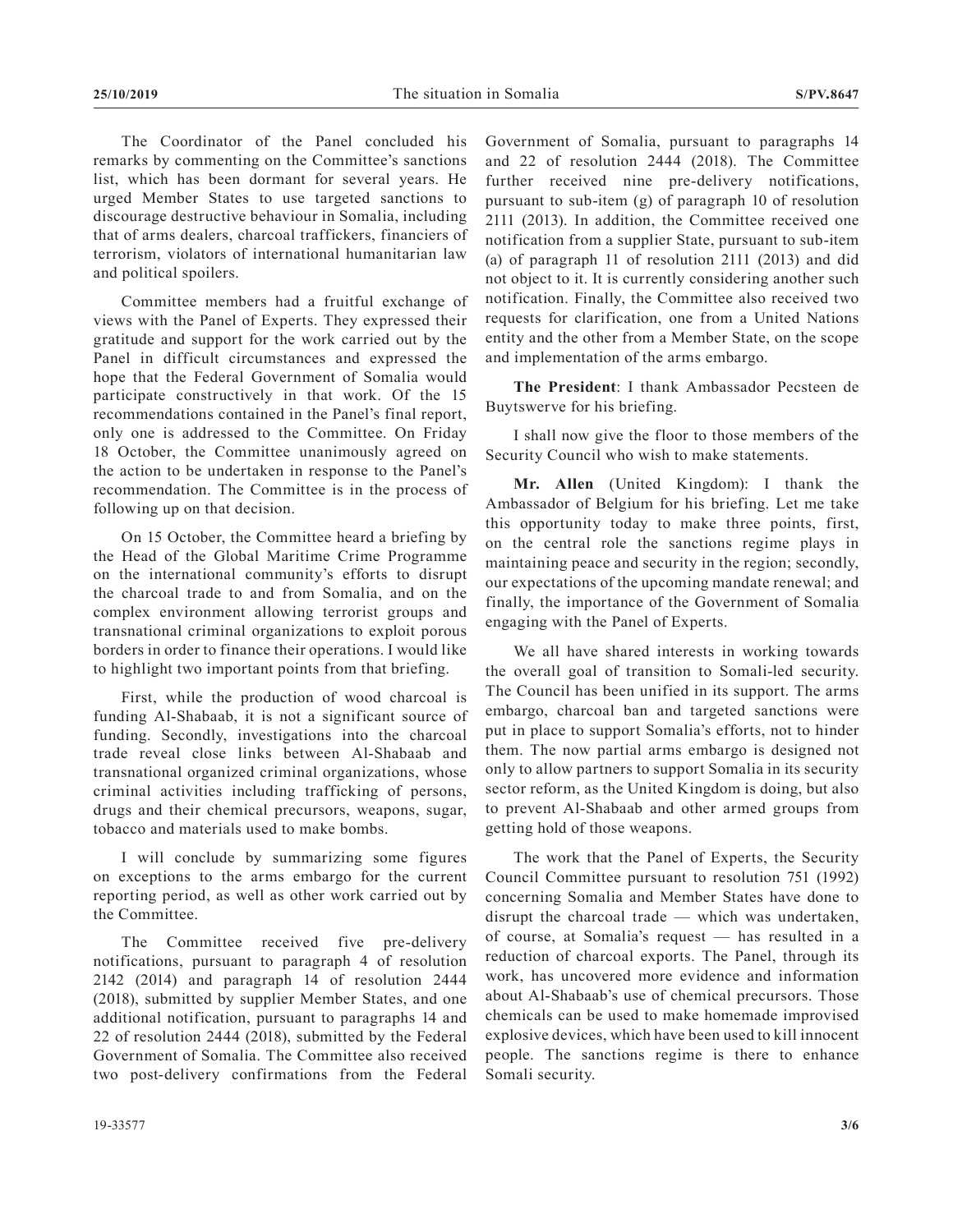Turning to the mandate renewal and the future of the sanctions regime, we believe that our collective aim is to reach a stage where the arms embargo is no longer needed, and the United Kingdom is, at the moment, providing substantial bilateral support to the Somali Government. Our support is focused on building the capacity of Somali security forces, including on weapons management. I know that other partners are doing the same.

However, we still believe, at the moment, that the partial arms embargo is essential to limiting weapons and other materials from falling into the wrong hands. We intend to present a draft resolution that makes the sanctions regime more effective, sets out the key requirements in one place and strengthens measures against Al-Shabaab, which remains a serious concern in Somalia and a growing threat to the region. As always, we are willing and want to work with our Somali partners to chart a path towards progress. Let me thank the Chair for his work over the past year and the Panel of Experts for their vital role in monitoring the regime.

It is unacceptable and regrettable that Somalia has not cooperated fully with the Panel for the majority of its mandate, which, let us remember, was established under Chapter VII of the Charter of the United Nations. The Committee, and its Chair in particular, have continued to engage with Somalia to find a solution. I believe that the Committee and the Council are open to progress and to finding a way forward and through this problem, but in order to do so we need Somalia to engage with us.

Let me conclude by saying again that we depend on the vital work of the Panel of Experts, as we do for many issues before the Council. Its work is to support peace and security in Somalia. Our efforts to support Somali-led security will be effective only if we all work together.

**Mrs. Heusgen** (Germany): I thank the Belgian Ambassador for his briefing as Chair of the Security Council Committee pursuant to resolution 751 (1992) concerning Somalia.

I can only echo and underline what the representative of the United Kingdom has just said. Germany continues to fully support the Panel of Experts and its work. We also strongly urge the Government of Somalia to cooperate with the Panel of Experts. The instrument of sanctions against Al-Shabaab is used to support the Somali Government. If such sanctions

are to succeed, the Government's cooperation with the Panel is important and should be in the interest of the Government. Germany welcomes and supports the intention of the Panel of Experts to review the charcoal ban in 2020, as mentioned, but we believe that the environmental impacts of the charcoal trade, notably the effects of deforestation and worsening roads, should be reflected in this review, as they have had a devastating impact on the population and the development of the country.

**Mr. Barkin** (United States of America): I thank Ambassador Pecsteen de Buytswerve for his briefing today. His work as Chair of the of the Security Council Committee pursuant to resolution 751 (1992) concerning Somalia continues to contribute not only to the work of the Council, but also to the international efforts to advance peace and stability within Somalia and in the region.

Despite positive developments, the Federal Government of Somalia continues to face significant challenges on its path towards building a safe, stable and prosperous country. Somalia's ongoing humanitarian crisis remains particularly concerning. An estimated 1.7 million people in Somalia face life-threatening food insecurity, and at least 4.2 million people require urgent humanitarian assistance. The seemingly endless cycle of attacks against civilians, including those cited in the latest report of the Panel of Experts (S/2018/1002) and echoed in numerous prior reports from United Nations experts, must cease in order for Somalia to prosper.

I note that Al-Shabaab was once again responsible for the highest number of attacks against civilians. We are committed to the Somalia sanctions regime, and to using this regime to disrupt Al-Shabaab and its ability to conduct attacks against forces from Somalia, the African Union Military Observer Mission in Somalia (AMISOM) and the United States. As part of that effort, we look forward to cooperating closely with the Federal Government of Somalia and the international community to disrupt and ultimately eliminate the sources of financing for Al-Shabaab and the Islamic State in Iraq and the Shams (ISIS) in Somalia. Al-Shabaab continues to expand its revenue base through extensive informal taxation, and ISIS increasingly uses Somalia as the financial conduit to its regional affiliates. We look to partners to strengthen information-sharing on those threats both with the Federal Government of Somalia and multilaterally.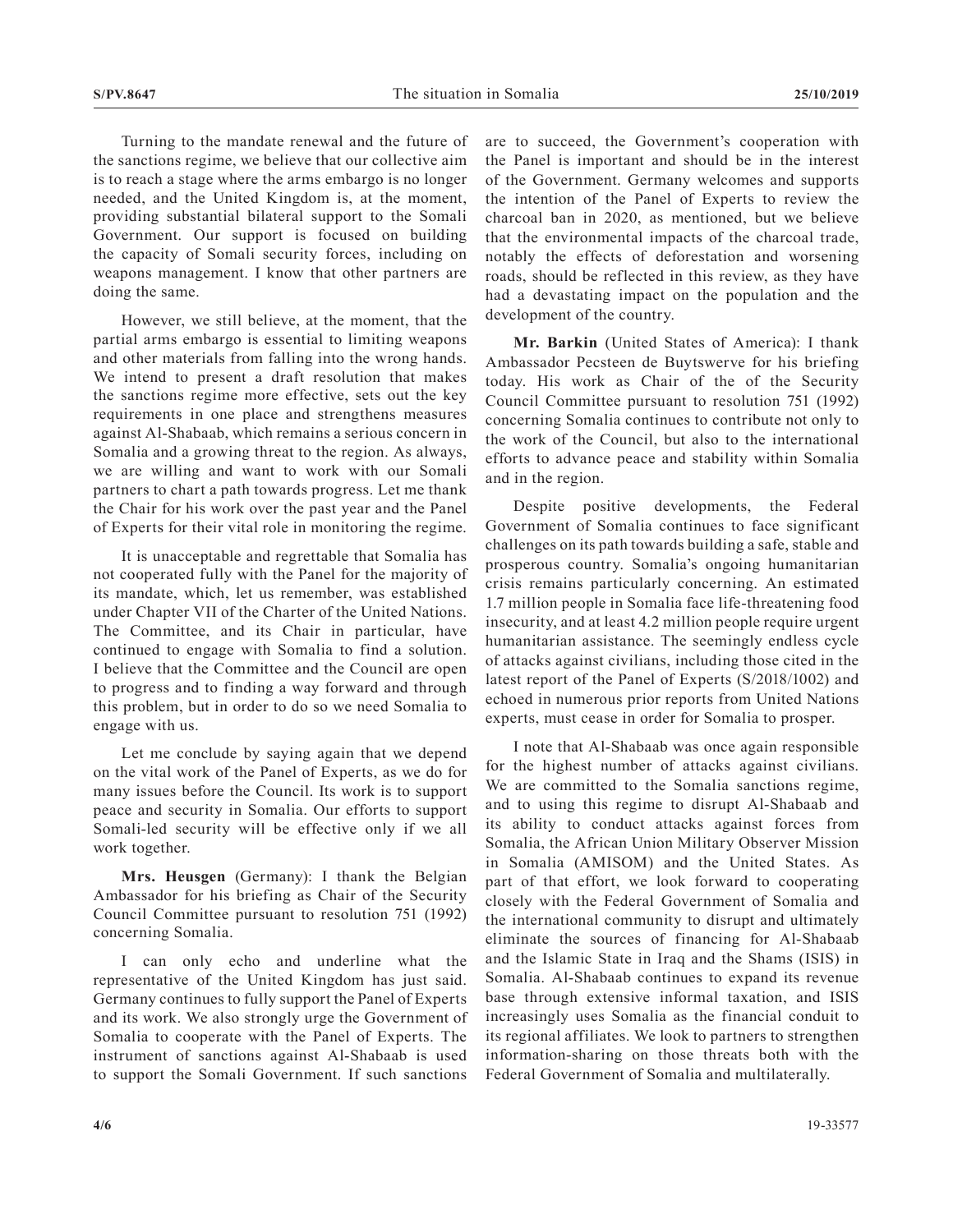As we work to counter terrorism in Somalia, the United States continues to build the capacity of the security forces of the Federal Government of Somalia to secure and properly manage their conventional-weapon stockpiles to prevent pilferage and unauthorized transfers. International partners can help by coordinating closely on their respective security assistance efforts with the Somali Government. AMISOM and the Somali Government should continue working towards a conditions-based transfer of security responsibilities.

Finally, and in complete agreement with my colleagues from Germany and Great Britain with respect to the Federal Government of Somalia's non-cooperation with the Panel of Experts, we continue to encourage Somali officials to engage with the Panel and work to address the challenges — as highlighted by the Panel — that impede Somalia's progress towards security and stability.

The ongoing refusal of the Federal Government of Somalia to engage with the Panel of Experts and support its work is troubling. The Panel serves as the eyes and ears on the ground in Somalia and the region for the sanctions committee, and ultimately for the Council. We will not ignore or enable the ongoing efforts of the Federal Government of Somalia to stymie the work of the Panel of Experts. We look forward to engaging the Council, the sanctions committee, the Panel of Experts and our Somali partners to further the objectives of peace and stability in Somalia and the region, and ultimately to ensure a better future for all Somalis.

**Mr. Michon** (France) (*spoke in French*): I thank the Ambassador of Belgium for his briefing and reiterate France's full support for the realization of his mission.

I will focus on three points.

The first concerns the arms embargo, which, as our United Kingdom colleague mentioned earlier, is vital. It directly impairs the ability of terrorist groups, in particular Al-Shabaab, to acquire weapons and therefore cannot be considered an impediment to combating terrorism. It also plays a useful role in preventing trafficking in arms and ammunition, especially from Yemen. Finally, above all, it provides support for the Somali authorities in reforming the security sector and improving their capacities to manage weapons and ammunition. We have noted progress, but we also see that difficulties persist with regard to documented cases of weapons diverted from the Somali armed

My second point is that we must step up the fight against the financing of Al-Shabaab. In that context, we note that no illegal Somali charcoal exports have been reported since the summer of 2018, which is good news and demonstrates that the work done by the Panel of Experts, together with certain Gulf countries, has been successful. We must, however, remain vigilant to ensure that such traffic does not resume.

We know that Somali charcoal is not Al-Shabaab's only source of funding. The terrorist group also generates very significant amounts of revenue from trafficking in arms, sugar and tobacco and new forms of taxation, including on imports arriving at the port of Mogadishu. It is therefore absolutely necessary that the Somali authorities, with the support of the international community and the Security Council, intensify their vigilance and actions to combat the financing of Al-Shabaab. We also hope that the Panel of Experts, which enjoys particular expertise in this area, will be able to support the efforts of the Somali authorities in combating the financing of Al-Shabaab.

My last point concerns the cooperation of the Somali federal authorities with the Panel of Experts. I will be very clear on this point. For almost 10 months the Security Council has been calling on the Somali authorities to cooperate fully with the Panel, which is mandated by the Council. The chairmanship of the 751 Committee has spared no effort to find a solution. Nevertheless, the Somali authorities have continued to refuse to cooperate with the Panel of Experts, which constitutes a direct challenge to the authority of the Council.

In that regard, we find it unacceptable that the Security Council should receive by letter new injunctions from the Somali Federal authorities, setting new conditions for cooperation with the current and future Panels of Experts. Without a change in attitude on the part of the Somali authorities, we might have to reconsider our position with regard to the considerable support that the international community has been providing for the security of Somalia for years. France therefore unequivocally calls on the Somali authorities to cooperate with the new Panel of Experts as soon as its members are appointed, including by allowing it to visit the country.